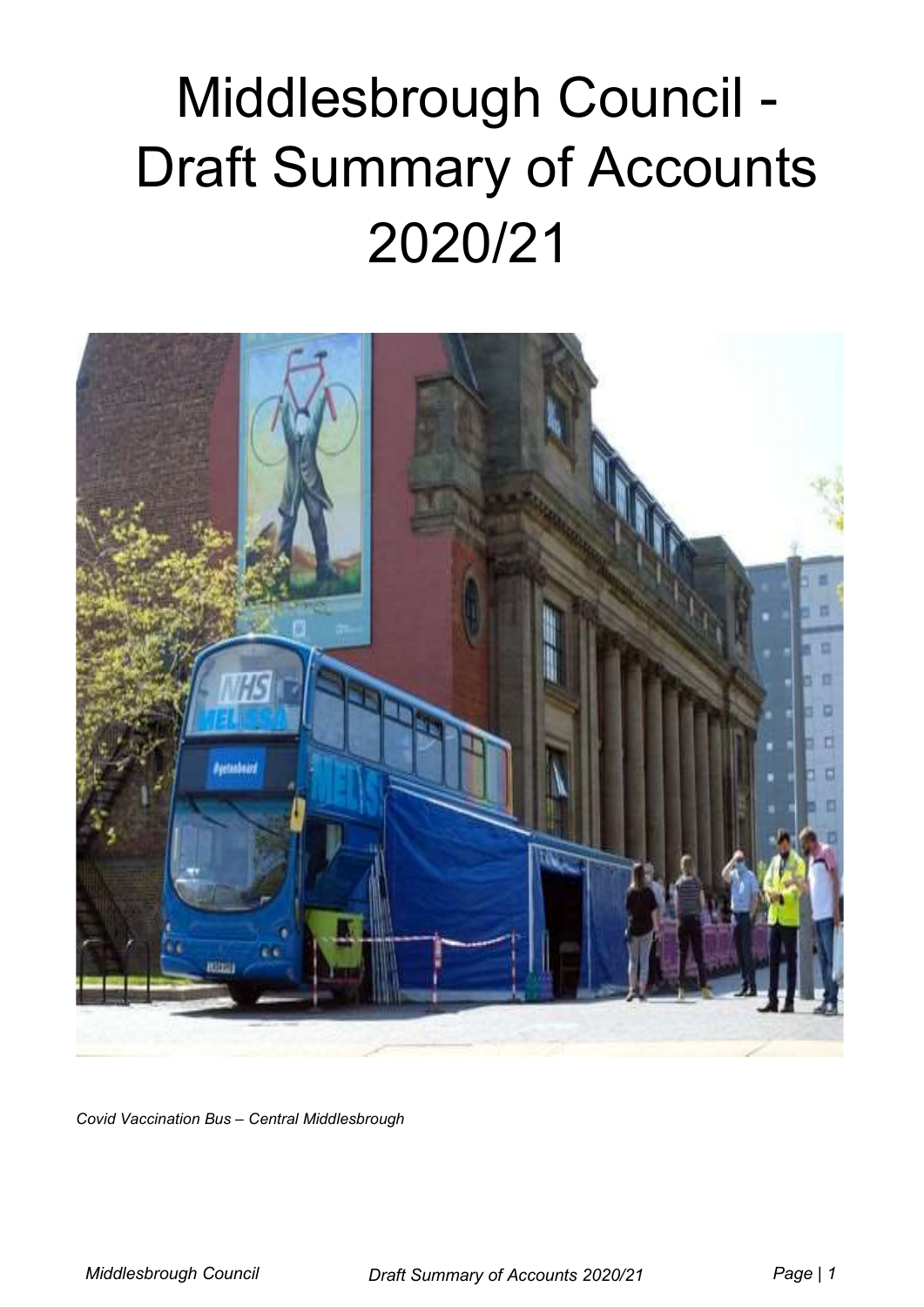## Financial Review

The draft Statement of Accounts for Middlesbrough Council provides a detailed analysis of the Council's financial position at 31 March 2021, and a summary of its income, expenditure, assets & liabilities during 2020/21. The accounts are in parts technical and complex as they have been prepared to comply with the requirements of the Chartered Institute of Public Finance and Accountancy as prescribed by the Code of Practice on Local Authority Accounting in the United Kingdom and to comply with International Financial Reporting Standards. The draft accounts are available in full on the Council's website: www.middlesbrough.gov.uk.

The draft Statement of Accounts is being considered by the Council's Corporate Affairs & Audit Committee on 22 July 2021 before the external audit process commences. The Independent Auditor's Report to the Members of Middlesbrough Council will confirm whether the accounts provide a true and fair view of the Council's financial position at that time and any issues that are identified as part of the Audit.

In this summary accounts document, we are looking to provide a more understandable and accessible way of stakeholders and members of the public accessing the key figures and highlights for Middlesbrough Council on its financial position. Given the complexities of local government finance, the information provided has been simplified and combined to make it more meaningful information to the user.

At 31<sup>st</sup> March 2021, the United Kingdom was starting to emerge from an unprecedented public health pandemic due to Covid-19 following an arduous 12 months with four specific periods of lockdown restrictions. Although most of the long-term effects of the virus are at present still difficult to forecast, a return to normal now seems possible in the latter part of 2021, largely due to the success of the UK vaccination programme. The draft Statement of Accounts will aim to give the appropriate context as to how the Council responded to the pandemic and what impact it has had on the Council's financial position and performance during the year. It will also consider its future prospects given that a number of local authorities have reported financial problems expected in the short to medium term. The summary below will give highlights about how the pandemic has impacted on the financial position.

For further information in relation to the finances of Middlesbrough Council, please contact the Director of Finance, Civic Centre, Middlesbrough, TS1 9FT.

# Revenue Budget 2020/21

In setting the revenue budget for the financial year, service budget reductions totalling £6.4 million were approved by the Council on 26th February 2020, together with a 1.99% increase in the general level of council tax plus an additional 2% on the adult social care precept.

The revenue budget for 2020/21 was approved at £116.397 million, funded as set out below:

|                                     | £m      |
|-------------------------------------|---------|
| Revenue Support Grant               | 12.154  |
| Top Up Payment                      | 27.299  |
| Local Share of Non Domestic Rates   | 17.659  |
| Council Tax                         | 58.707  |
| <b>Collection Fund Balance</b>      | 0.578   |
| Total net revenue budget in 2019/20 | 116.397 |

## Investment Strategy 2020/21

The refreshed investment strategy for the Council covers the period 2020/21 to 2022/23. It maintains the Council's capital investment in long-term assets (principally building the town's economic base, driving financial self-sufficiency and transforming how the Council delivers services) at around £200m over the period.

The capital expenditure budget for the financial year was originally set at £65.8m, funded by borrowing of £23.4m, capital receipts of £14.7m, grants & contributions of £23.8m and funding from reserves of £3.9m.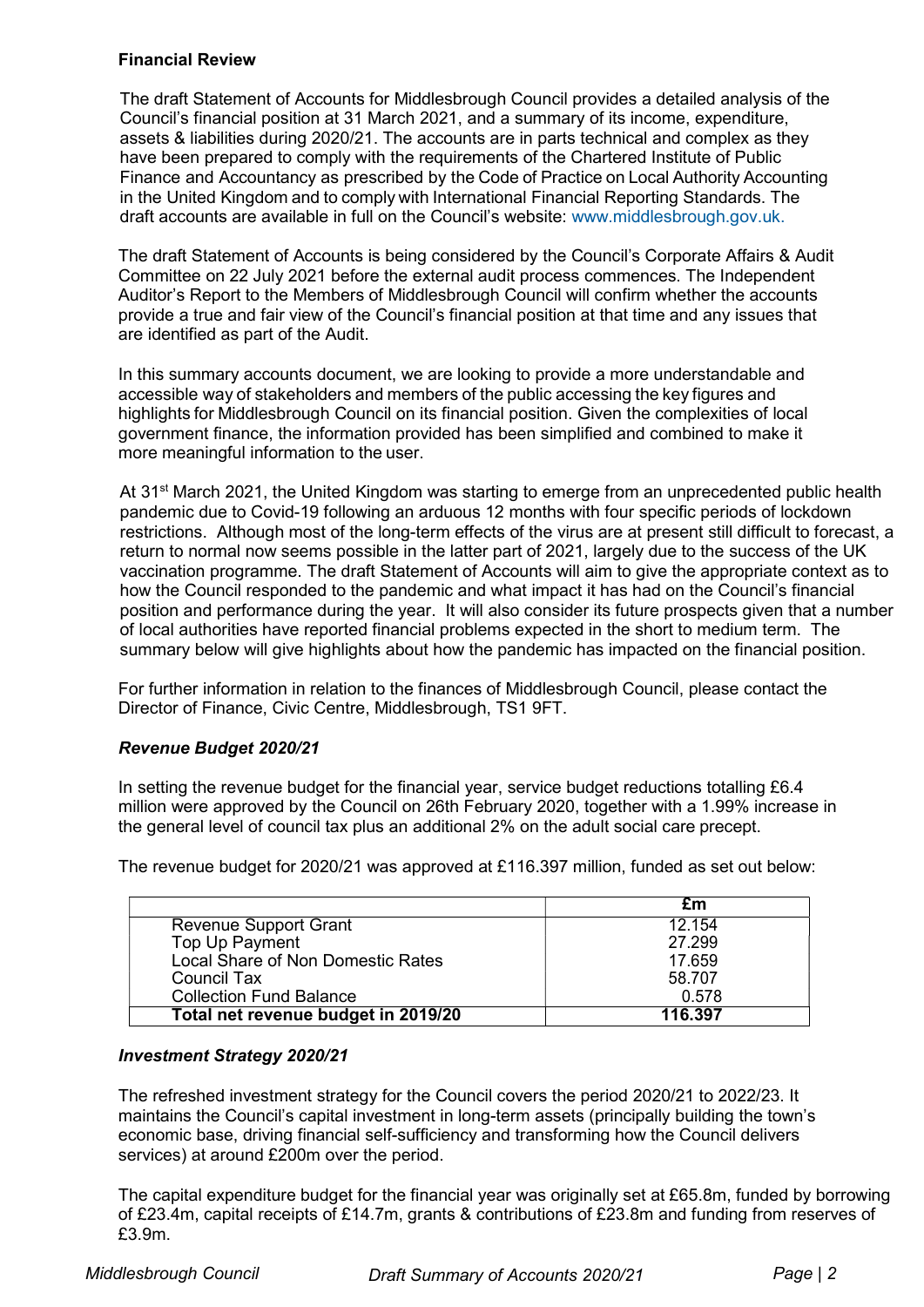# Financial Outturn position

The budget outturn for the Council was reported to Executive on 15 June 2021 and summarises the Council's final position in respect of the revenue budget, Covid-19 costs and the investment strategy.

#### Revenue

The final position achieved on non-covid budgets in 2020/21 was an underspend of £2,391 million. This under spend position was achieved by stringent financial controls being in place within the Council but also the impact of the pandemic on how services were delivered and what funding was received from central government. The table below summarises the position by Council Directorate.

| <b>Directorate</b>                         | <b>Full Year</b><br><b>Budget</b><br>£'000 | <b>Full Year</b><br>Outturn<br>£'000 | Over/(under)<br>spend<br>£'000 |
|--------------------------------------------|--------------------------------------------|--------------------------------------|--------------------------------|
| Regeneration                               | 3.571                                      | 2,416                                | (1, 155)                       |
| <b>Environment and Community Services</b>  | 19,144                                     | 18,329                               | (815)                          |
| <b>Public Health and Public Protection</b> | (2,784)                                    | (3, 505)                             | (721)                          |
| <b>Education and Partnerships</b>          | 2,082                                      | 1,784                                | (298)                          |
| <b>Childrens Care</b>                      | 38,247                                     | 42,480                               | 4,233                          |
| Adult Social Car and Health Integration    | 37,776                                     | 35,827                               | (1,949)                        |
| <b>Legal and Governance Services</b>       | 8,354                                      | 8,631                                | 277                            |
| Finance                                    | 1,298                                      | 1,107                                | (191)                          |
| <b>Central Budgets</b>                     | 8,709                                      | 6,937                                | (1, 772)                       |
| <b>Revenue outturn</b>                     | 116,397                                    | 114,006                              | (2, 391)                       |

From this underspend, it was agreed by the Council's Executive to transfer £0.438m of the Public Health grant underspend to a Public Health Reserve and £1.598m to an Adult Social Care Covid Recovery Reserve. Both of these transfers are to help fund the future costs of Covid-19 recovery by the Council. Once these have been taken into account the revised underspend against the revenue budget is £0.355m for the financial year.

As with previous financial years, the significant revenue budget pressure experienced during 2020/21 continues to be in relation to Children's Services where additional costs on Children's Care (mainly residential agency placements, in-house foster carers, independent fostering agency payments and family and friends' allowances) ended up being £4.2m over budget. This compares with £7.9m over budget in the 2019/20 financial year and illustrates that some of the initiatives introduced over the last couple of years are starting to take effect as placements are managed more effectively and care packages are reviewed. Demand though still remains high within the Borough and above the additional resources that have been allocated to the directorate via the budget process in recent years.

This over spend position corporately for the Council was mitigated by planned savings requirements co-ordinated across all directorates and through stringent financial controls on expenditure budgets, such as staff savings, and an additional focus on income generation via new initiatives such as the Teesside Advanced Manufacturing Park. An additional £1.1m was released via S31 Business rates grant which had been kept in contingency for previous years.

Given the minor underspend position, general reserves at the end of the 2020/21 financial year are at £10.5m which is above the minimum threshold of £9.4m recommended by the Director of Finance.

## Covid-19 and the financial impact on 2020/21

The Covid-19 pandemic has had a significant impact on all local authority finances and this will last for years to come in line with the impact on the Country's national finances. The government recognised this immediately in terms of additional funding but also the role that these organisations would play in leading the fight against the pandemic at a local level. In total, four tranches of funding were received for general Covid-19 support during 2020/21 totalling £15.574m. £0.877m of this was used in the previous financial year leaving £14.697 available for use.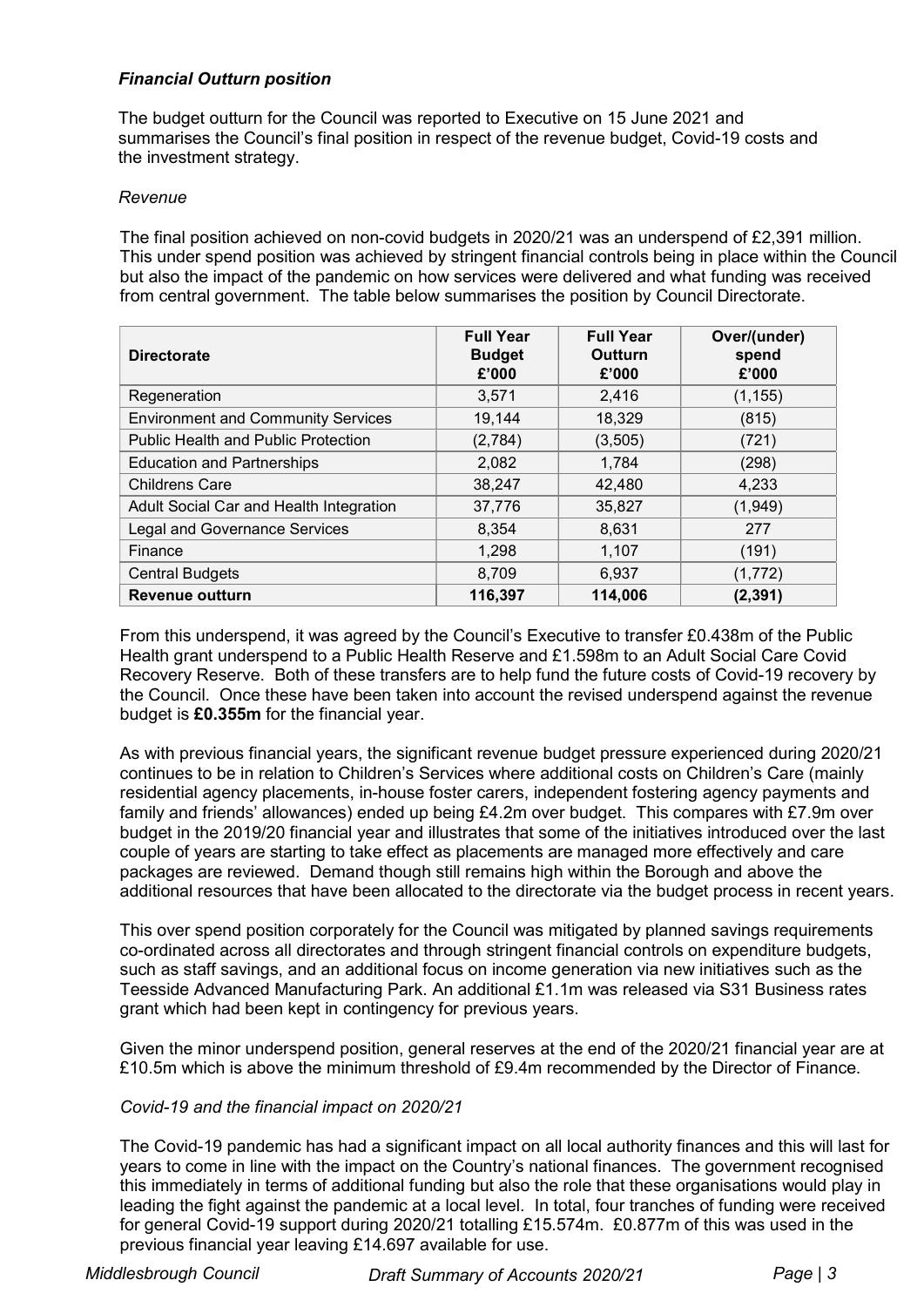The Sales Fees & Charges Scheme (SFC) scheme, which part funds income shortfalls, whereby local authorities will absorb losses up to 5% of their planned budgeted 2020/21 income, with the Government compensating them for every 75p in the pound of any relevant loss thereafter. Two claims totalling £3.3m have been made under the scheme in the financial year with a third claim covering the final part of 2020/21 for £1.1m made at the end of May 2021. The SFC scheme will continue operating for the first quarter of 2021/22.

A national allocation of Test, Trace and Trace funding was also announced in June 2020. This funding is ringfenced for the testing regime and for any potential local outbreaks. The allocation for Middlesbrough was £1.566m. The Council spent £0.879m of this funding in 2020/21 with £0.687m being available for use in 2021/22.

During 2020/21 the Government also announced a Clinically Extremely Vulnerable grant of £0.538m to provide support those at most risk from Covid. £0.340m was used, with £0.198m being rolled forward to 2021/22.

A further Contain Outbreak Management Fund was announced during October 2020 to provide funding to local authorities to support public heath activities, such as local enforcement and contract tracing. This was originally based on an amount per head of population depending on which tier a local authority was in. The total amount allocated to Middlesbrough for 2020/21 was £3.968m and this was fully utilised in the financial year.

| This was originally based on an amount per nead or population depending on which tier a local<br>authority was in. The total amount allocated to Middlesbrough for 2020/21 was £3.968m and this was<br>fully utilised in the financial year.                                                                                                  |                                              |                          |                                      |
|-----------------------------------------------------------------------------------------------------------------------------------------------------------------------------------------------------------------------------------------------------------------------------------------------------------------------------------------------|----------------------------------------------|--------------------------|--------------------------------------|
| Various specific grant funding totalling approximately £5.3m was also provided to Adult Social Care,<br>comprising on Infection Control, Workforce Capacity Fund and Rapid Testing.                                                                                                                                                           |                                              |                          |                                      |
| Also in the spending review and local government finance settlement the Government announced that<br>as well as allowing local authorities to spread collection fund deficits (council and business rates<br>losses) over the next 3 years, they would compensate Councils for 75% of any losses below a pre-<br>determined income threshold. |                                              |                          |                                      |
| The financial impact of the Covid-19 pandemic on the Council is summarised below:                                                                                                                                                                                                                                                             |                                              |                          |                                      |
|                                                                                                                                                                                                                                                                                                                                               | <u>Grant</u><br><b>Allocation</b><br>2020/21 | <b>Actual</b><br>2020/21 | <b>Cost to</b><br>Council<br>2020/21 |
|                                                                                                                                                                                                                                                                                                                                               | <u>£m</u>                                    | $E_{\rm m}$              | <u>£m</u>                            |
| Extraordinary costs incurred<br>Commercial income losses<br>Unachievable Change Programme savings                                                                                                                                                                                                                                             |                                              | 10.697<br>0.499<br>1.803 |                                      |
| Total Covid-19 General Support grant (2020/21)                                                                                                                                                                                                                                                                                                | 14.697                                       | 12.999                   | $-1.698$                             |
| Sales, Fees and Charges (SFC) income loss grant (2020/21)                                                                                                                                                                                                                                                                                     | 4.411                                        | 6.525                    | 2.114                                |
| NET COST TO COUNCIL OF COVID-19 2020/21                                                                                                                                                                                                                                                                                                       |                                              |                          | 0.416                                |
| <b>OTHER COVID-19 GRANTS</b>                                                                                                                                                                                                                                                                                                                  | Grant                                        | Actual                   | Grant                                |
|                                                                                                                                                                                                                                                                                                                                               | <b>Allocation</b><br>2020/21                 | 2020/21                  | Remaining                            |
|                                                                                                                                                                                                                                                                                                                                               | <u>£m</u>                                    | $E_{\rm m}$              | $E_{\rm m}$                          |
| Clinically Extremely Vulnerable (CEV) - see Note 1                                                                                                                                                                                                                                                                                            | 0.538                                        | 0.340                    | 0.198                                |
| Test And Trace - see Note 2<br>Contain Outbreak Management Fund (COMF) - see Note 2                                                                                                                                                                                                                                                           | 1.566<br>3.968                               | 0.879<br>3.968           | 0.687<br>0.000                       |
| <b>Total Other Covid-19 Grants</b>                                                                                                                                                                                                                                                                                                            | 6.072                                        | 5.187                    | 0.885                                |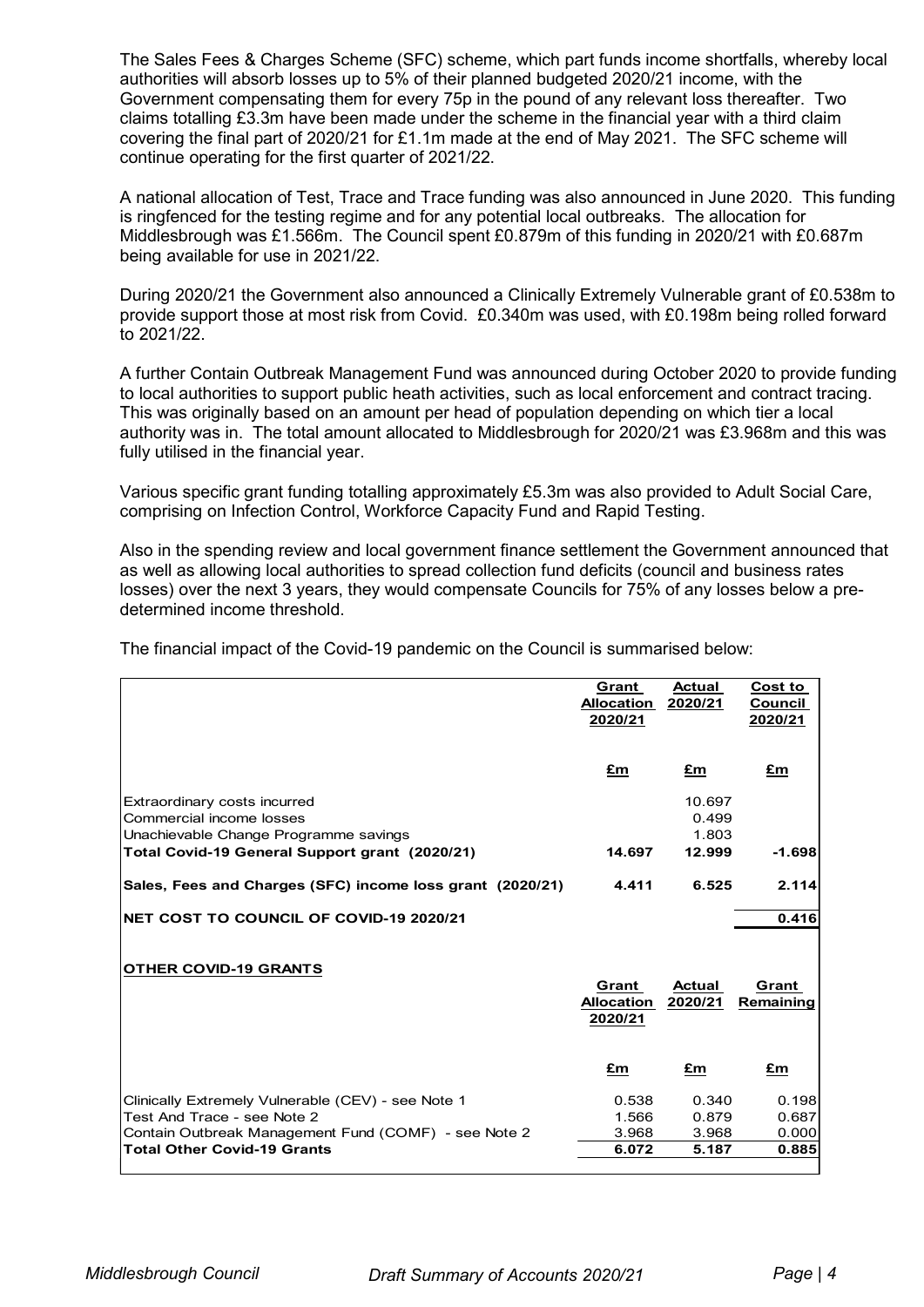## Additional Expenditure & Income

There was an additional £10.7m of expenditure above the specific grant funding allocated by government. This included £1.3m for Adult Social Care due to a temporary increase in fees to the care market in line with government guidance. £2.2m was incurred due to delays in placements of Children. £1.3m in procurement and storage of personal protective equipment. £1m in increased highways maintenance work and waste disposal and collection costs. A further £1m was payable in support of the SLM Leisure Trust due to staff being furloughed and impacts on the subsidy as part of the leisure contract. There was also additional ICT equipment required of £0.6m to allow staff to work from home.

The impact of the lockdown closure of facilities and service has resulted in a loss of totalling £7m for 2020/21, across a broad range of areas. The main areas are as follows:

- Car Parking (£1.9m)
- Cultural activities (Town Hall, Middlesbrough Theatre, Museums, Parks) (£0.9m)
- Catering income from schools (£0.5m)
- Adult Social Care In house day centre care provision (£0.7m)
- Libraries and Community Hubs room hire, book sales, and fines (£0.1m)
- Highways Capital Works and Street Permit income (£0.2m)
- Education Services income from schools (£0.2m)
- Council run Nurseries and Children's Centres (£0.4m)
- Council Tax Court Costs and Housing Benefits Overpayments (£0.8m)
- Commercial Rents business units, industrial estates, shops, bus station (£0.2m)
- Capital Finance Rent and Interest (£0.2m).

## Council Tax and Business Rates Income

During the year there were a number of issues caused by Covid-19 that resulted in significant losses in these areas. These are accounted for in the Collection Fund, a separate legal fund outside of the revenue budget:

- There was an increase in people claiming Local Council Tax Support due to the economic impact of the pandemic. This lead to a reduction in the level of council tax collected as those on support only pay 20% of their regular bill. Although the government provided £2.8m of support for this hardship issue, there was still an effect on the collection rate and income generated.

- Housing growth levels may have reduced due to the disruption caused by the pandemic and this will lead to lower income level if less than budgeted.

- The amount of relief given to businesses, particularly for Leisure, Hospitality and Retail, was increased from 33% to 100% as a result of the pandemic. This resulted in a pressure of circa £17m. Most of this was compensated by S31 grant from Government.

- The level of outstanding council tax and business rates debt has increased and the Council had to review the potential to collect that debt and increase the levels of the bad debt provision where appropriate.

- Government agreed to pay 75% of income losses below an identified threshold due to the pandemic. The Council did not qualify for either of these due to improved collection rates later in the year.

The final outturn position after the various pressures on the Collection Fund was as follows:

| <b>Funding</b>        | <b>Total</b><br><b>Deficit</b><br>£000 | <b>Share with</b><br>preceptors<br>$\%$ | <b>Share</b><br>οf<br><b>Deficit</b><br>£000 | <b>S31</b><br>Grant | <b>Final</b><br><b>Deficit</b><br>£000 | 3-year<br>spread<br>£000 |
|-----------------------|----------------------------------------|-----------------------------------------|----------------------------------------------|---------------------|----------------------------------------|--------------------------|
| <b>Council Tax</b>    | 2,978                                  | 83.35                                   | 2,482                                        | $\blacksquare$      | 2,482                                  | 827                      |
| <b>Business Rates</b> | 21,784                                 | 49.00                                   | 10,674                                       | (10, 555)           | 119                                    | 40                       |
| <b>Total</b>          | 24,762                                 |                                         | 13,156                                       | (10, 555)           | 2,601                                  | 867                      |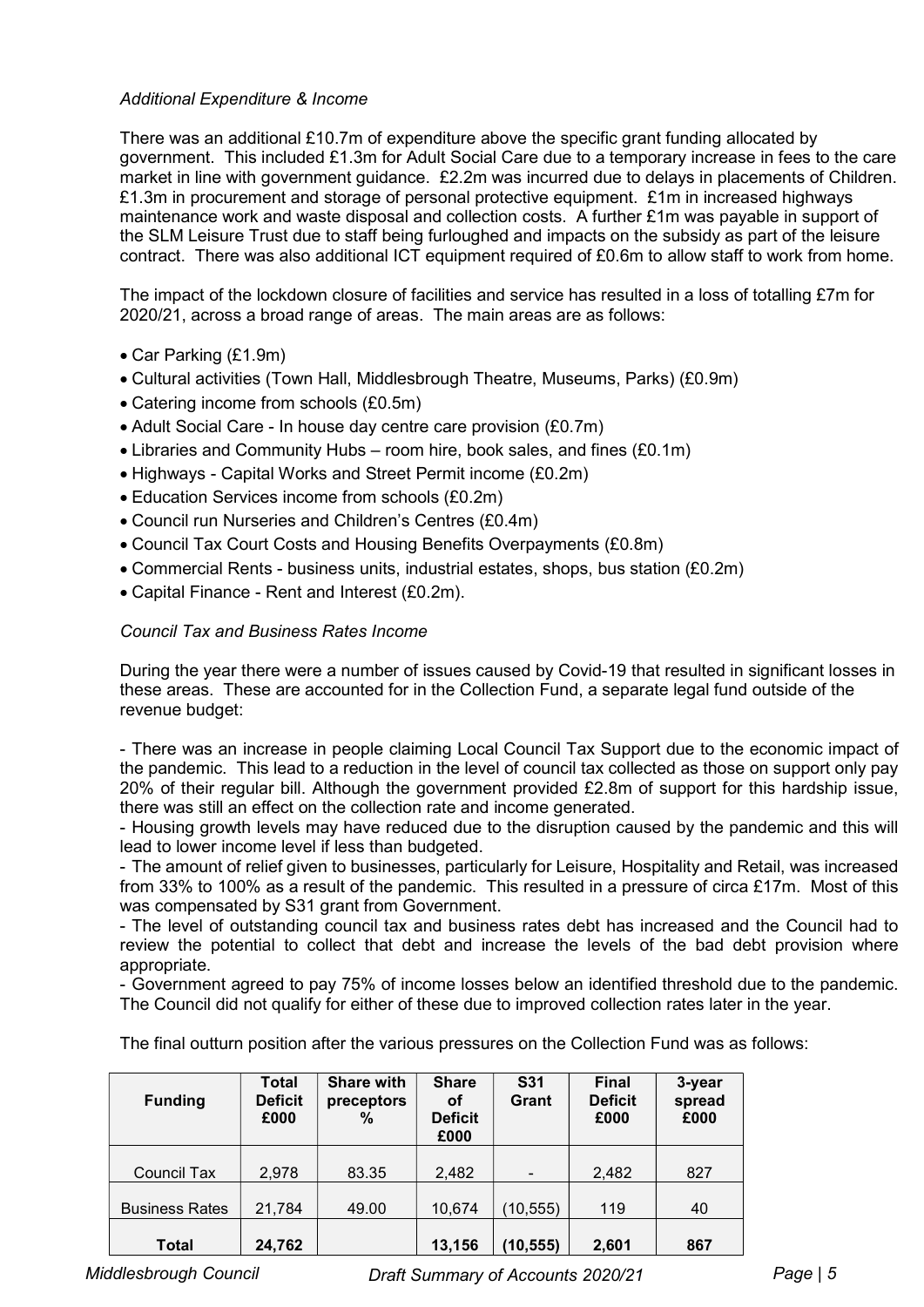The final outturn positions for council tax and business rates were much improved from the statutory amounts incorporated into the budget setting in February 2021 by approximately £0.4m per year over the 3-year spread period to 2023/24. The improved amounts will be incorporated into the next MTFP refresh.

## **Capital**

The table below summarises the capital outturn position for 2020/21. Total capital expenditure of £42.078m was achieved against a revised budget of £45.195m.

| <b>Directorate</b>                                 | <b>Revised Budget</b><br>£'000 | <b>Full Year Outturn</b><br>£'000 | Over/<br>(under)<br>spend<br>£'000 |
|----------------------------------------------------|--------------------------------|-----------------------------------|------------------------------------|
| Regeneration                                       | 25,180                         | 24,960                            | (220)                              |
| Environment and<br><b>Community Services</b>       | 8,993                          | 7,524                             | (1, 469)                           |
| <b>Public Health and Public</b><br>Protection      | $\Omega$                       | $\Omega$                          | 0                                  |
| <b>Education and Partnerships</b>                  | 4,912                          | 4,093                             | (819)                              |
| <b>Childrens Care</b>                              | 395                            | 414                               | 19                                 |
| Adult Social Care and<br><b>Health Integration</b> | 3,597                          | 3,012                             | (585)                              |
| <b>Legal and Governance</b><br><b>Services</b>     | 1,713                          | 1,596                             | (117)                              |
| Finance                                            | 405                            | 479                               | 74                                 |
| Total                                              | 45,195                         | 42,078                            | (3, 117)                           |

The £3m underspend above is a combination of delays due to the joint tender arrangements on the inspection of bridges and other structures (£1.1m), delays on Middlesbrough Development Company council funded schemes (£0.7m) due to funding issues, and delays on other capital schemes resulting from a lack of contractor availability due to the pandemic or other Covid-19 related delays. These under budget positions were offset by bringing forward the sale of the new civic centre at Fountain Court (£1.8m).

The capital expenditure above was funded by a combination of borrowing of £18.2m, capital receipts of £6.4m and grants & contributions of £17.5m.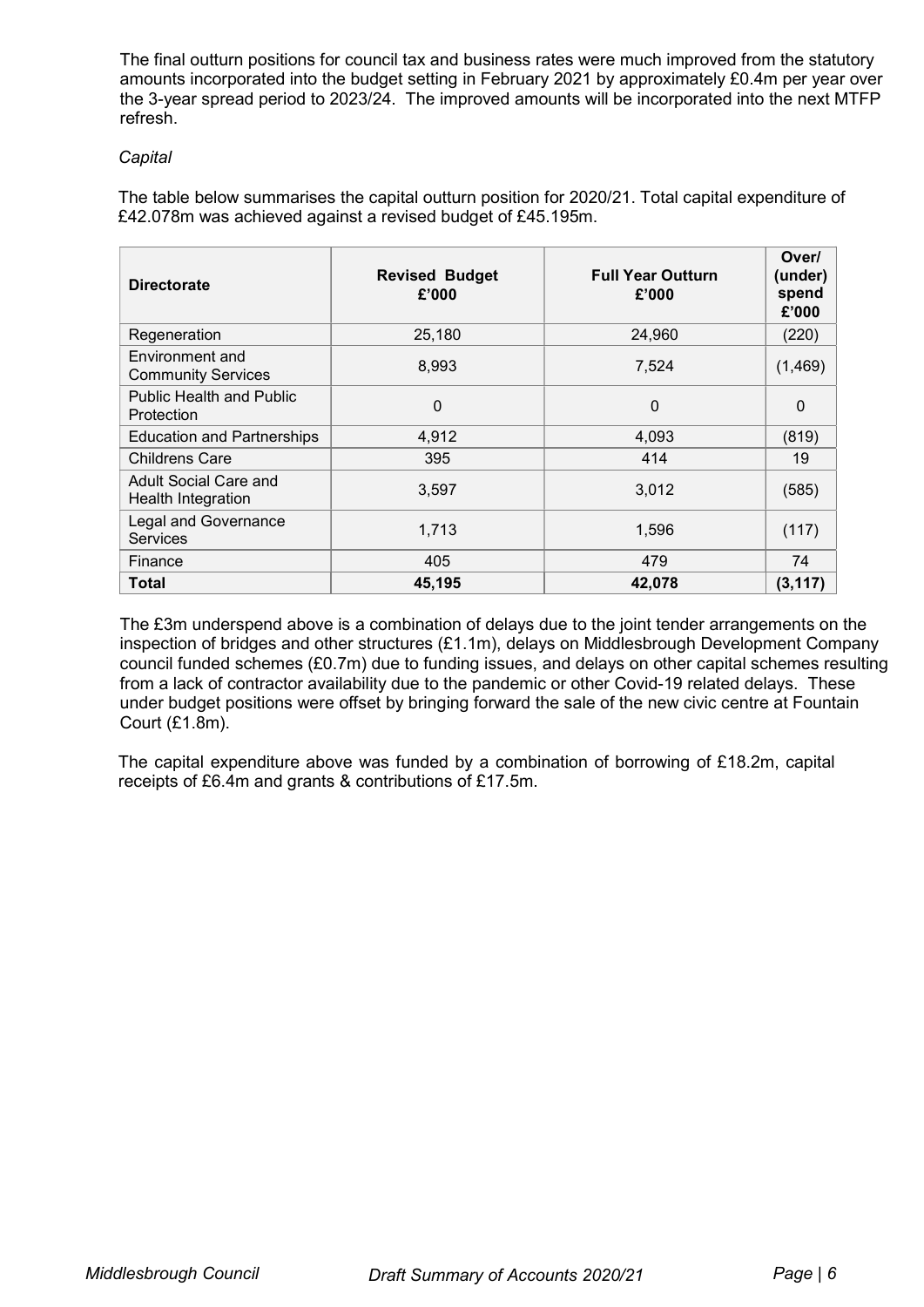# Core Financial Statements 2020/21

The Comprehensive Income and Expenditure Statement - shows the income and expenditure of the Council for the last financial year in line with both the statutory and CIPFA Accounting Code of Practice requirements. In order to conform with these and generally accepted accounting practice, a number of technical adjustments are required within the accounts for charges related to fixed assets, pensions costs, financial instruments and collection fund accounting. The final position on this statement is set out below:

| <b>Comprehensive Income and</b><br><b>Expenditure Statement</b>                                  | 2020/21                            |                     |                                     |  |
|--------------------------------------------------------------------------------------------------|------------------------------------|---------------------|-------------------------------------|--|
| Cost of Services by Service Area                                                                 | <b>Gross</b><br><b>Expenditure</b> | <b>Gross Income</b> | <b>Net Expenditure</b><br>/(Income) |  |
|                                                                                                  | £000                               | £000                | £000                                |  |
| Regeneration                                                                                     | 17,672                             | (11, 877)           | 5,795                               |  |
| Public Health & Public Protection                                                                | 18,313                             | (26, 097)           | (7, 784)                            |  |
| Education                                                                                        | 83,717                             | (79, 831)           | 3,886                               |  |
| Children's Care                                                                                  | 50,682                             | (5,022)             | 45,660                              |  |
| <b>Business Performance and Change</b>                                                           | 0                                  | 0                   |                                     |  |
| <b>Adult Social Care and Health Integration</b>                                                  | 96,239                             | (56, 889)           | 39,350                              |  |
| <b>Environment and Community Services</b>                                                        | 52,019                             | (8, 564)            | 43,455                              |  |
| Finance                                                                                          | 76,557                             | (64, 267)           | 12,290                              |  |
| <b>Legal and Governance Services</b>                                                             | 18,148                             | (4, 474)            | 13,674                              |  |
| <b>Prevention and Partnerships</b>                                                               | $\Omega$                           | $\Omega$            | $\Omega$                            |  |
| <b>Central Costs</b>                                                                             | 473                                | (5,989)             | (5, 516)                            |  |
| Covid-19 Overspend                                                                               | $\Omega$                           | 416                 | 416                                 |  |
| <b>Total Cost of Service</b>                                                                     | 413,820                            | (262, 594)          | 151,226                             |  |
| Other Operating Income and Expenditure                                                           | 6,639                              | (6, 224)            | 415                                 |  |
| <b>Financing &amp; Investment Activities</b>                                                     | 37,191                             | (27, 210)           | 9,981                               |  |
| <b>Taxation and Non Specific Grants</b>                                                          | 0                                  | (127, 559)          | (127, 559)                          |  |
| (Surplus) or Deficit on Provision of<br>Services                                                 | 457,650                            | (423, 587)          | 34,063                              |  |
| Items that will not be re-classified to the<br>Surplus or Deficit on the Provision of<br>Service |                                    |                     |                                     |  |
| (Surplus) or Deficit on revaluation of<br>Property<br>Plant and Equipment Assets                 |                                    |                     | (641)                               |  |
| Actuarial (Gains) or Losses on Pension<br>Fund<br>charged to the Pensions Reserve                |                                    |                     | 10,265                              |  |
| Depreciation written out to the Revaluation<br>reserve                                           |                                    |                     | (4, 166)                            |  |
| <b>Other Comprehensive Income and</b><br>Expenditure                                             |                                    |                     | 5,458                               |  |
| Total Comprehensive Income and<br><b>Expenditure</b>                                             |                                    |                     | 39,521                              |  |

There is a difference of £36m between the revenue outturn position reported to Executive and the deficit on the provision of services in the statement above. This reflects a number of technical accounting adjustments to comply with proper accounting practice. None of these affect the Council's financial position or reserves. These cover a combination of capital, pensions and collection fund accounting adjustments. Further details on these adjustments can be found in the notes to the statement of accounts.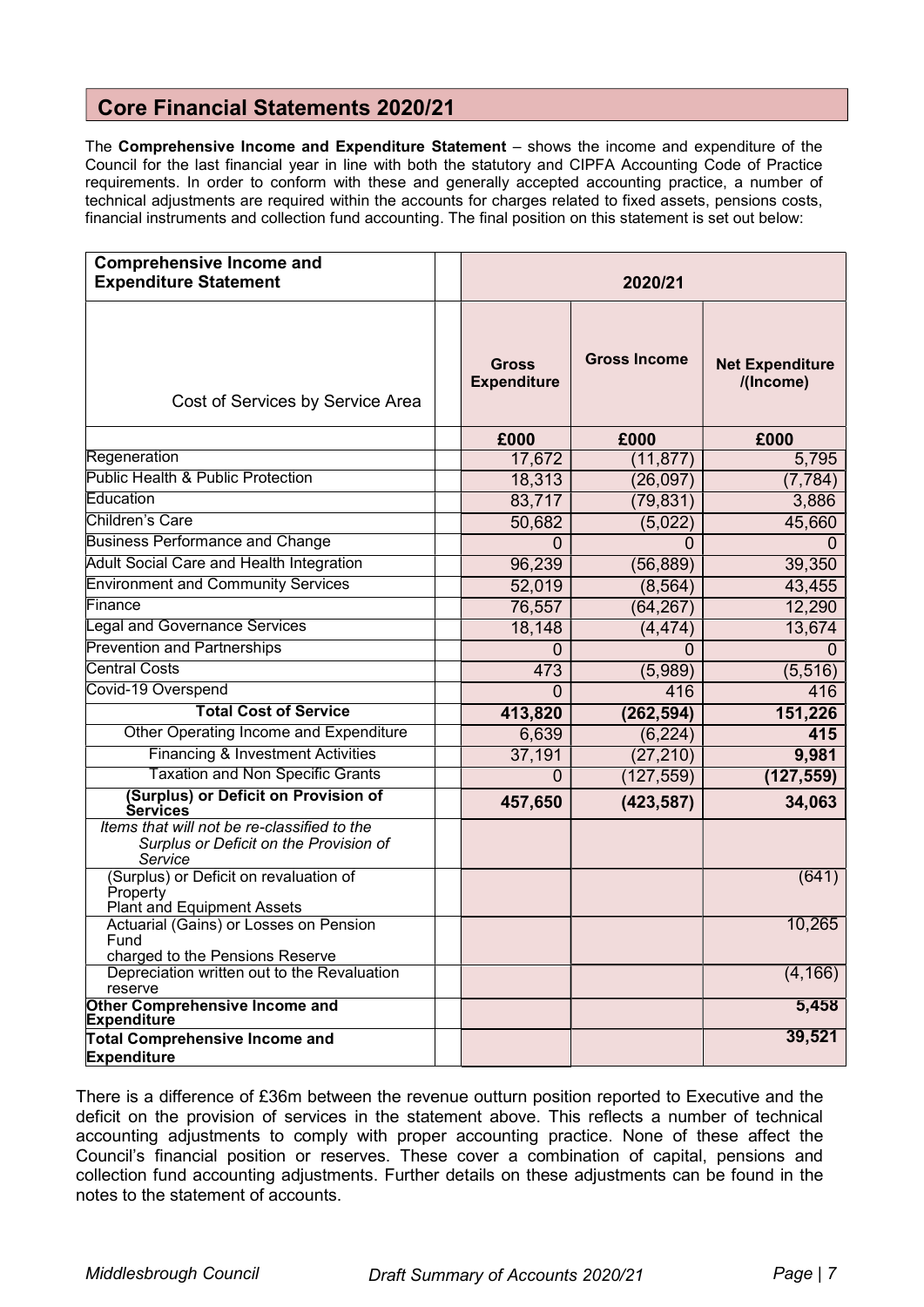The **Balance Sheet** – shows the value at the 31<sup>st</sup> March 2021 of the assets and liabilities owned or owed by the Council. The net assets (assets less liabilities) are matched by revenue and capital reserves held.

| 31 March<br>2020 | <b>Balance Sheet</b>                             | 31 March<br>2021 |
|------------------|--------------------------------------------------|------------------|
| £000             |                                                  | £000             |
| 400,052          | Property, Plant & Equipment                      | 396,851          |
| 27,563           | <b>Heritage Assets</b>                           | 32,443           |
| 19,195           | <b>Other Long Term Assets</b>                    | 27,409           |
| 55,414           | Money Owed to the Council                        | 57,831           |
| 52,146           | Cash, Investments, Stocks and Assets for<br>Sale | 29,729           |
| 554,370          | <b>Total Assets</b>                              | 544,263          |
| (234, 670)       | <b>Borrowing</b>                                 | (218, 756)       |
| (44, 981)        | Money owed by the Council                        | (58, 305)        |
| (283, 561)       | <b>Pension Scheme</b>                            | (314,066)        |
| (2,507)          | Provisions                                       | (4,006)          |
| (11, 349)        | <b>Assets Less Liabilities</b>                   | (50, 870)        |
|                  |                                                  |                  |
| (41, 934)        | <b>Usable Reserves</b>                           | (56, 770)        |
| 53,283           | <b>Unusable Reserves</b>                         | 107,640          |
| 11,349           | <b>Total Reserves</b>                            | 50,870           |

The net total of assets less liabilities has reduced over the financial year by just over £39m. The Council is now in a negative net worth position. Most of the movement in-year relates to an ongoing increase in pensions liabilities. It is expected that the assets that underpin the scheme will grow over time to offset these liabilities and to restore the positive nature of the balance sheet position.

The main reasons for the changes in the Balance Sheet in 2020/21 are as follows:

Assets (what the Council owns) - £10m decrease in total: The Council had very high cash levels at the end of March 2020 due to taking short term borrowing for liquidity purposes at the start of the pandemic plus receiving some large up-front payments from central government just before the yearend. These have now returned to more normal levels with the borrowing repaid and much of cash funds used in the Council's Covid-19 response.

Liabilities (what the Council owes)  $-$  £30m increase in total: Long term liabilities have increased mainly due to the current valuation of the pension fund, low corporate bond rates and the incorporation of a number of recent landmark legal cases into pensions entitlement and higher pension liabilities as a result. The other major change relates to some Covid grants that require repayment back to central government now that the lockdown period has come to an end.

**Usable Reserves (available funds)** – £14m increase in total: Usable reserves have increased markedly for the Council in line with most other local authorities. However most of this funding is either rolled forward Covid-19 funding which will be used in the first quarter of 2021/22 or is monies set aside by the Council for Covid-19 recovery costs and is not available for general purposes.

Unusable Reserves (unavailable funds) – £54m decrease in total: These are reserves held by the Council that cannot be used to fund revenue activities or capital investment. They contain the net sum of all the accounting entries that do not affect usable reserves on either assets or liabilities.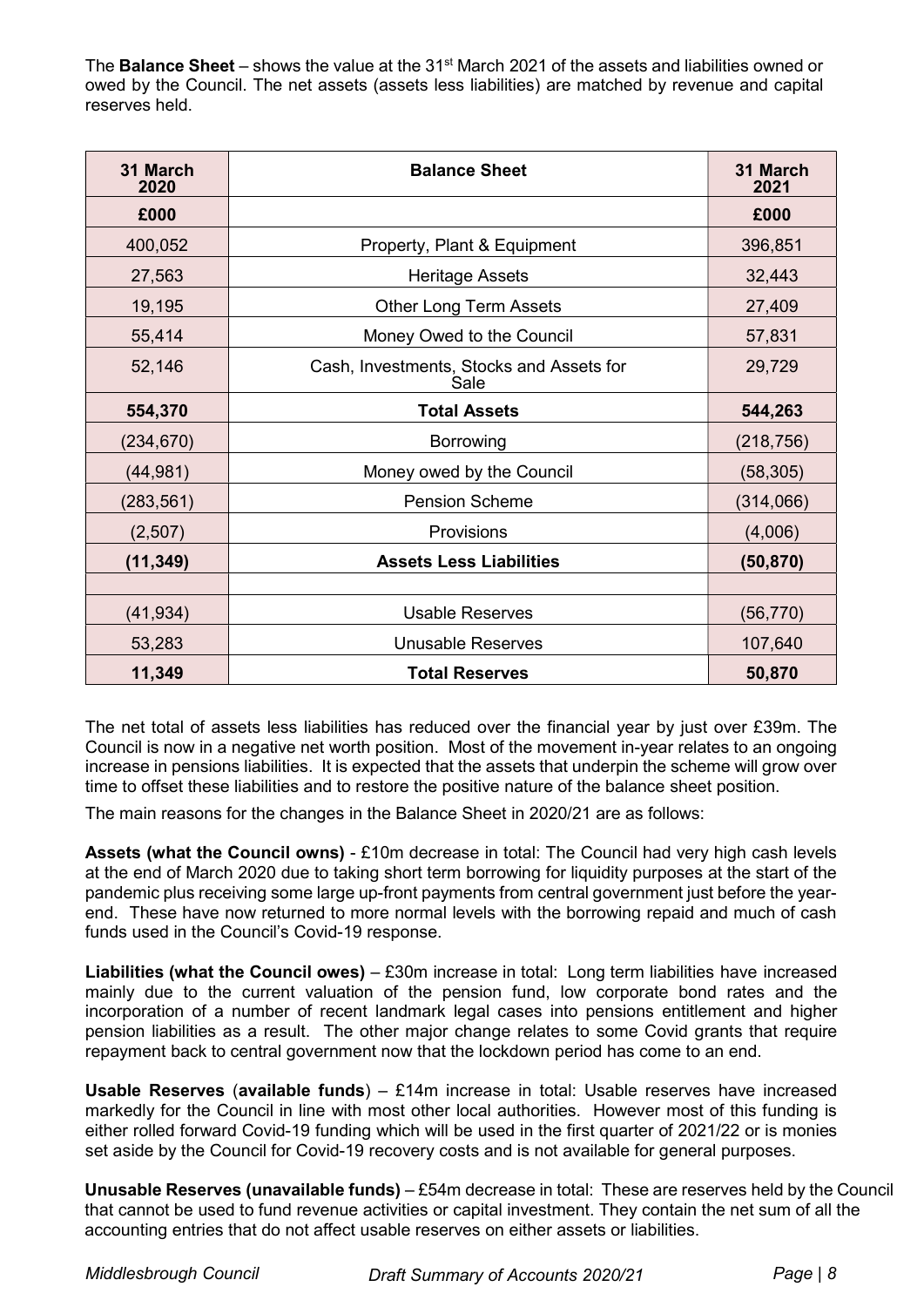# Collection Fund Accounts

The Collection Fund summarises the transactions of Middlesbrough Council (as the billing authority) in relation to the collection from taxpayers and the redistribution to local Authorities and the Government of Council Tax and Business Rates. These are an important element of funding the Council's revenue budget with the relevant sums and balances at the financial year end set out below. There is a reduced financial position in 2020/21 due to the pandemic and some of the reliefs and support that have been given to individuals due to Covid-19. The Council can spread any losses from this year over the next three financial years.

| 2019/20        |                                                              | 2020/21            |                                 |              |
|----------------|--------------------------------------------------------------|--------------------|---------------------------------|--------------|
| £000           |                                                              | £000               | £000                            | £000         |
| <b>Total</b>   |                                                              | <b>Council Tax</b> | <b>Business</b><br><b>Rates</b> | <b>Total</b> |
|                | <b>Income</b>                                                |                    |                                 |              |
| (69, 475)      | Council Tax receivable                                       | (73, 013)          | $\mathbf{0}$                    | (73, 013)    |
| (36, 469)      | <b>Business Rates receivable</b>                             | 0                  | (15, 314)                       | (15, 314)    |
| (105, 944)     | <b>Total Income</b>                                          | (73, 013)          | (15, 314)                       | (88, 237)    |
|                | <b>Expenditure</b>                                           |                    |                                 |              |
|                | <b>Precepts and Demands:</b>                                 |                    |                                 |              |
| 55,285         | Middlesbrough Council                                        | 58,707             | $\mathbf 0$                     | 58,707       |
| 8,420          | <b>Cleveland Police and Crime Commissioner</b>               | 8,941              | $\mathbf 0$                     | 8,941        |
| 2,600          | <b>Cleveland Fire Authority</b>                              | 2,705              | $\Omega$                        | 2,705        |
|                |                                                              |                    |                                 |              |
|                | <b>Business Rates</b>                                        |                    |                                 |              |
| 17,807         | Payments to Central Government                               | $\overline{0}$     | 17,886                          | 17,886       |
| 356            | Payments to Cleveland Fire Authority                         | $\mathbf 0$        | 358                             | 358          |
| 17,451         | Payments to Middlesbrough Council                            | $\overline{0}$     | 17,528                          | 17,528       |
| 172            | <b>Costs of Collection</b>                                   | $\mathbf 0$        | 170                             | 170          |
|                | <b>Bad &amp; Doubtful Debts</b>                              |                    |                                 |              |
| 174            | Write Offs                                                   | $\mathbf 0$        | (1)                             | (1)          |
| 4,180          | <b>Provision for Bad Debts</b>                               | 5,401              | 1,796                           | 7,197        |
| (320)          | Provision for Appeals                                        | $\overline{0}$     | (431)                           | (431)        |
| 106,125        | <b>Total Expenditure</b>                                     | 75,754             | 37,306                          | 113,060      |
|                |                                                              |                    |                                 |              |
|                | Contributions towards previous year's<br>estimate            |                    |                                 |              |
| 238            | Collection Fund Deficit / (Surplus)                          | 562                | 222                             | 784          |
| 419            | Deficit / (Surplus) for the Year                             |                    |                                 |              |
|                |                                                              | 3,303              | 22,214                          | 25,517       |
|                | <b>COLLECTION FUND BALANCE</b>                               |                    |                                 |              |
| (1, 174)       | Balance brought forward at 1 April                           | (325)              | (430)                           | (755)        |
| 419            | Deficit / (Surplus) for the year (as above)                  | 3,303              | 22,214                          | 25,517       |
| (755)          | <b>Balance carried forward at 31 March</b>                   | 2,978              | 21,784                          | 24,762       |
|                |                                                              |                    |                                 |              |
|                | <b>Allocated to:</b>                                         |                    |                                 |              |
| (482)          | Middlesbrough Council                                        | 2,484              | 10,674                          | 13,158       |
| (41)           | <b>Cleveland Police and Crime Commissioner</b>               | 379                | 0                               | 379          |
| (17)           | <b>Cleveland Fire Authority</b><br><b>Central Government</b> | 115<br>0           | 218                             | 333          |
| (215)<br>(755) |                                                              |                    | 10,892                          | 10,892       |

Middlesbrough Council **Draft Summary of Accounts 2020/21** Page | 9